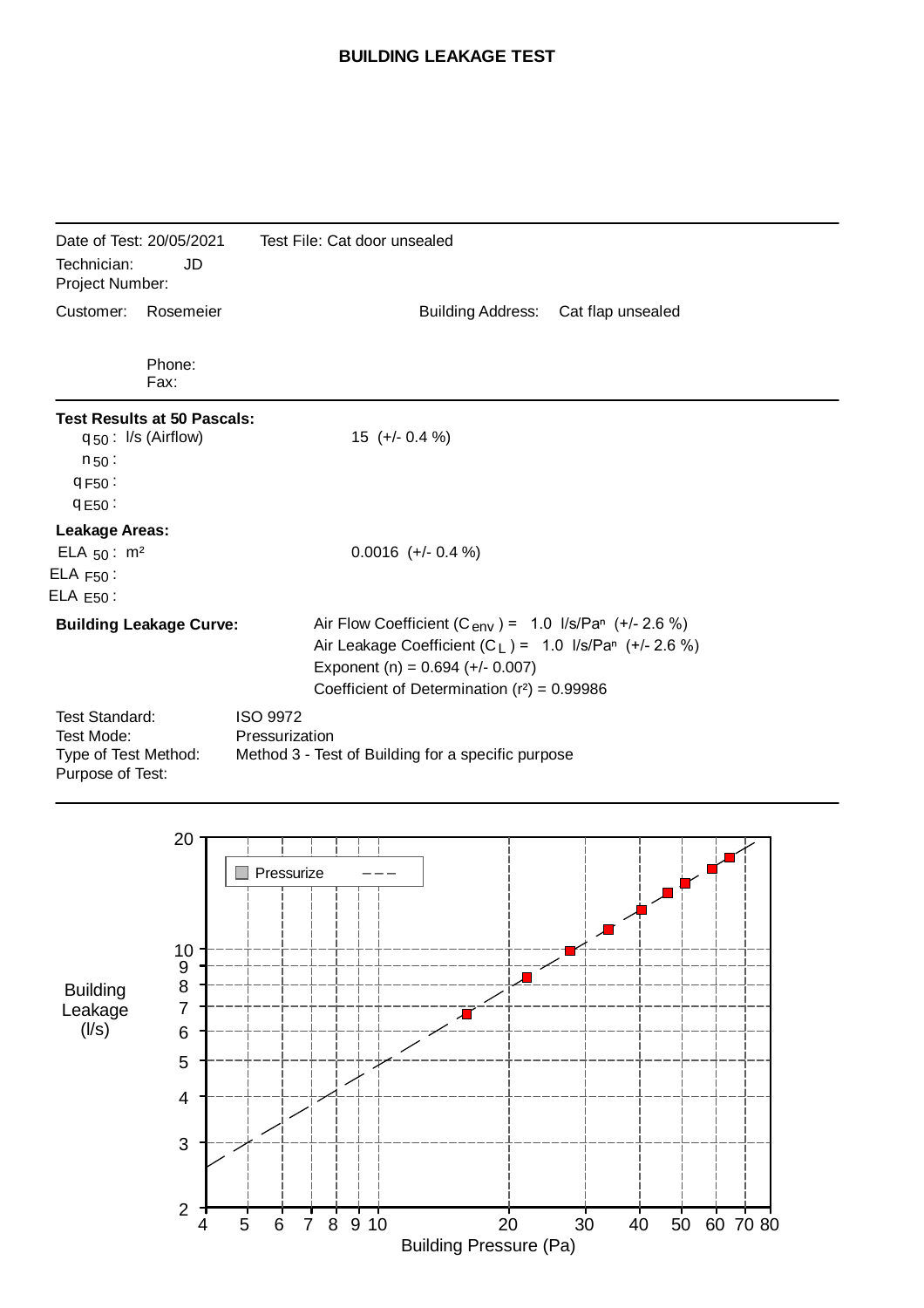# **BUILDING LEAKAGE TEST Page 2 of 4**

Date of Test: 20/05/2021 Test File: Cat door unsealed

| <b>Building Information</b>                                   |                                  |
|---------------------------------------------------------------|----------------------------------|
| (according to ISO)<br>Internal Volume, V (m <sup>3</sup> )    |                                  |
| Net Floor Area, $A_F$ (m <sup>2</sup> )<br>(according to ISO) |                                  |
| (according to ISO)<br>Envelope Area, $A_F$ (m <sup>2</sup> )  |                                  |
| Height (m)                                                    |                                  |
| <b>Uncertainty of Dimensions (%)</b>                          |                                  |
| <b>Year of Construction</b>                                   |                                  |
| <b>Type of Heating</b>                                        |                                  |
| <b>Type of Air Conditioning</b>                               |                                  |
| <b>Type of Ventilation</b>                                    | None                             |
| <b>Building Wind Exposure</b>                                 | <b>Highly Protected Building</b> |
| <b>Wind Class</b>                                             | Calm                             |

# **Equipment Information**

| Type           | <b>Manufacturer</b>        | Model          | <b>Serial Number</b> | <b>Custom Calibration Date</b> |
|----------------|----------------------------|----------------|----------------------|--------------------------------|
| Fan            | <b>Energy Conservatory</b> | Model 4 (230V) | CE3429               |                                |
| Micromanometer | <b>Energy Conservatory</b> | DG700          | 32873                | 15/10/2019                     |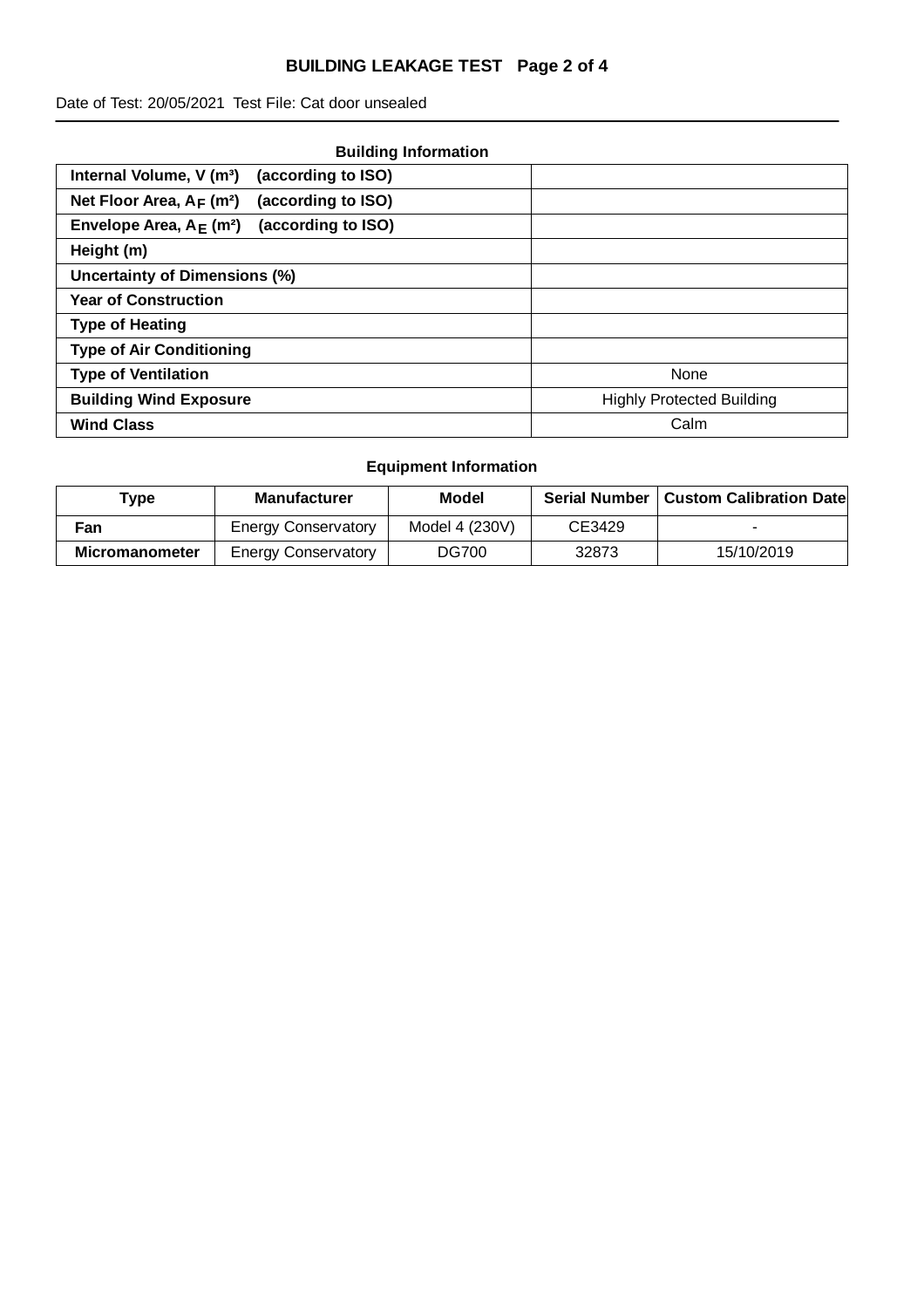### **BUILDING LEAKAGE TEST Page 3 of 4**

Date of Test: 20/05/2021 Test File: Cat door unsealed

#### **Pressurization Test:**

| <b>Environmental Data</b> |                                 |                                 |  |  |  |
|---------------------------|---------------------------------|---------------------------------|--|--|--|
| Indoor Temperature (°C)   | <b>Outdoor Temperature (°C)</b> | <b>Barometric Pressure (Pa)</b> |  |  |  |
| 19.0                      | 19.0                            | 101325.0                        |  |  |  |

|                     | <b>Pre-Test</b> |                   | <b>Baseline Pressure Data</b> | <b>Post-Test</b>  |                  |
|---------------------|-----------------|-------------------|-------------------------------|-------------------|------------------|
| Δp <sub>0.1</sub> - | ∆ро 1+          | Δр <sub>0.1</sub> | Δp <sub>0.2</sub> -           | $\Delta p_{0,2}+$ | $\Delta p_{0.2}$ |
| $-0.0$              | ວ.໐             | $-0.0$            | $-0.0$                        | 0.0               | 0.0              |

### **Data Points - Automated Test (TTE 5.0.8.4)**

| <b>Nominal</b><br><b>Building</b><br><b>Pressure</b><br>(Pa) | <b>Baseline</b><br>adjusted<br><b>Building</b><br><b>Pressure</b><br>(Pa) | Fan<br><b>Pressure</b><br>(Pa) | <b>Nominal</b><br><b>Flow</b><br>q <sub>r</sub><br>(1/s) | Adjusted<br><b>Flow</b><br><b>genv</b><br>(1/s) | Adjusted<br><b>Flow</b><br>qr<br>(1/s) | % Error | Fan<br>Configuration |
|--------------------------------------------------------------|---------------------------------------------------------------------------|--------------------------------|----------------------------------------------------------|-------------------------------------------------|----------------------------------------|---------|----------------------|
| $-0.0$                                                       | n/a                                                                       | n/a                            |                                                          |                                                 |                                        |         |                      |
| 64.4                                                         | 64.4                                                                      | 26.1                           | 18                                                       | 18                                              | 18                                     | $-0.2$  | Ring D               |
| 58.6                                                         | 58.6                                                                      | 22.7                           | 16                                                       | 16                                              | 16                                     | $-0.5$  | Ring D               |
| 50.9                                                         | 50.9                                                                      | 19.0                           | 15                                                       | 15                                              | 15                                     | 0.3     | Ring D               |
| 46.4                                                         | 46.4                                                                      | 16.9                           | 14                                                       | 14                                              | 14                                     | 0.5     | Ring D               |
| 40.4                                                         | 40.4                                                                      | 80.6                           | 13                                                       | 13                                              | 13                                     | $-0.2$  | Ring E               |
| 33.8                                                         | 33.8                                                                      | 63.6                           | 11                                                       | 11                                              | 11                                     | $-0.1$  | Ring E               |
| 27.6                                                         | 27.6                                                                      | 49.1                           | 10                                                       | 10                                              | 10                                     | 0.5     | Ring E               |
| 22.0                                                         | 22.0                                                                      | 35.8                           | 8                                                        | 8                                               | 8                                      | 0.0     | Ring E               |
| 16.0                                                         | 16.0                                                                      | 23.1                           | $\overline{7}$                                           | $\overline{7}$                                  | $\overline{7}$                         | $-0.4$  | Ring E               |
| 0.0                                                          | n/a                                                                       | n/a                            |                                                          |                                                 |                                        |         |                      |
|                                                              |                                                                           |                                |                                                          |                                                 |                                        |         |                      |

## **Deviations from Standard ISO 9972 - Test Parameters**

- The minimum pressure is not within +/- 3Pa of the greater of 10 Pa or (5 \* zero-flow pressure Δp01).